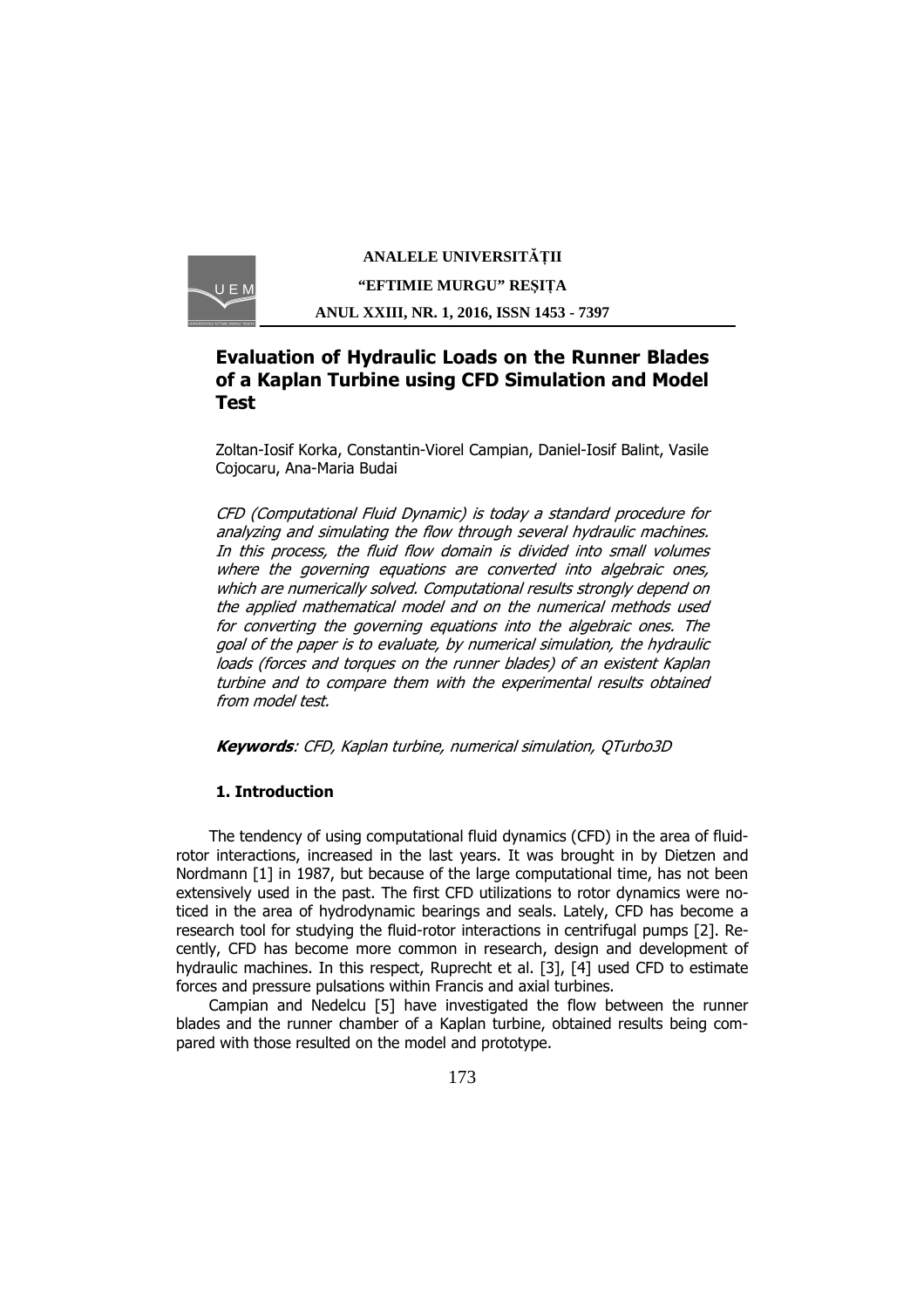Balint and Campian [6] present a complete methodology of the hydrodynamic design for the runner of axial hydraulic turbines (Kaplan) using the finite element method. The procedure starts with the parametric design of the meridian channel. Next, the stream traces are being computed in the meridian channel using the finite element method. The finite element method was implemented numerically in original software called QTurbo3D.

Cojocaru et al. [7] have simulated the tip vortex position and the source of the cavitation erosion of a Kaplan turbine. The simulation results performed on the Kaplan turbine runner blade have shown a decrease of the pressure variation at the lip tips of the modified lips, compared to the original ones. This decrease was shown by the limit values of the pressure coefficient, as well as by the gradient of the variation.

Without claiming to have exhausted all the examples, Jošt et al. [8] have done a comparison between numerical simulations and measurements of a sixblade Kaplan turbine, in order to establish an appropriate numerical setup for accurate and reliable simulations of Kaplan turbines. Values of torque, losses and discharge, obtained by different turbulence models, were compared to each other and to the measurement results.

The benefits of using CFD to calculate the hydraulic loads of hydraulic turbines have not yet been fully explored. In the present work, CFD is used to evaluate the hydraulic loads (forces and torques) on the runner blades of an existent Kaplan turbine and to compare them to the experimental measurements performed on the model.

### **2. Case study**

The goal of this research was to analyse the hydraulic loads (forces and torques on the runner blades) of an existing Kaplan turbine. For this purpose, it was chosen the operating point of the turbine having the characteristics shown in Table 1.

| Characteristic       | Symbol          | Value           |
|----------------------|-----------------|-----------------|
| Net head             | H,              | 27,1 m          |
| Turbine output       |                 | 182,8 MW        |
| Runner blade opening | $\varphi_{PDF}$ | $12,78^{\circ}$ |
| Guide vane opening   | α               | $38.75^{\circ}$ |

**Table 1.**

The passage of water flow through the turbine generates on the blades a resultant force R, which can be decomposed into a tri-orthogonal coordinate system as shown in Figure 1.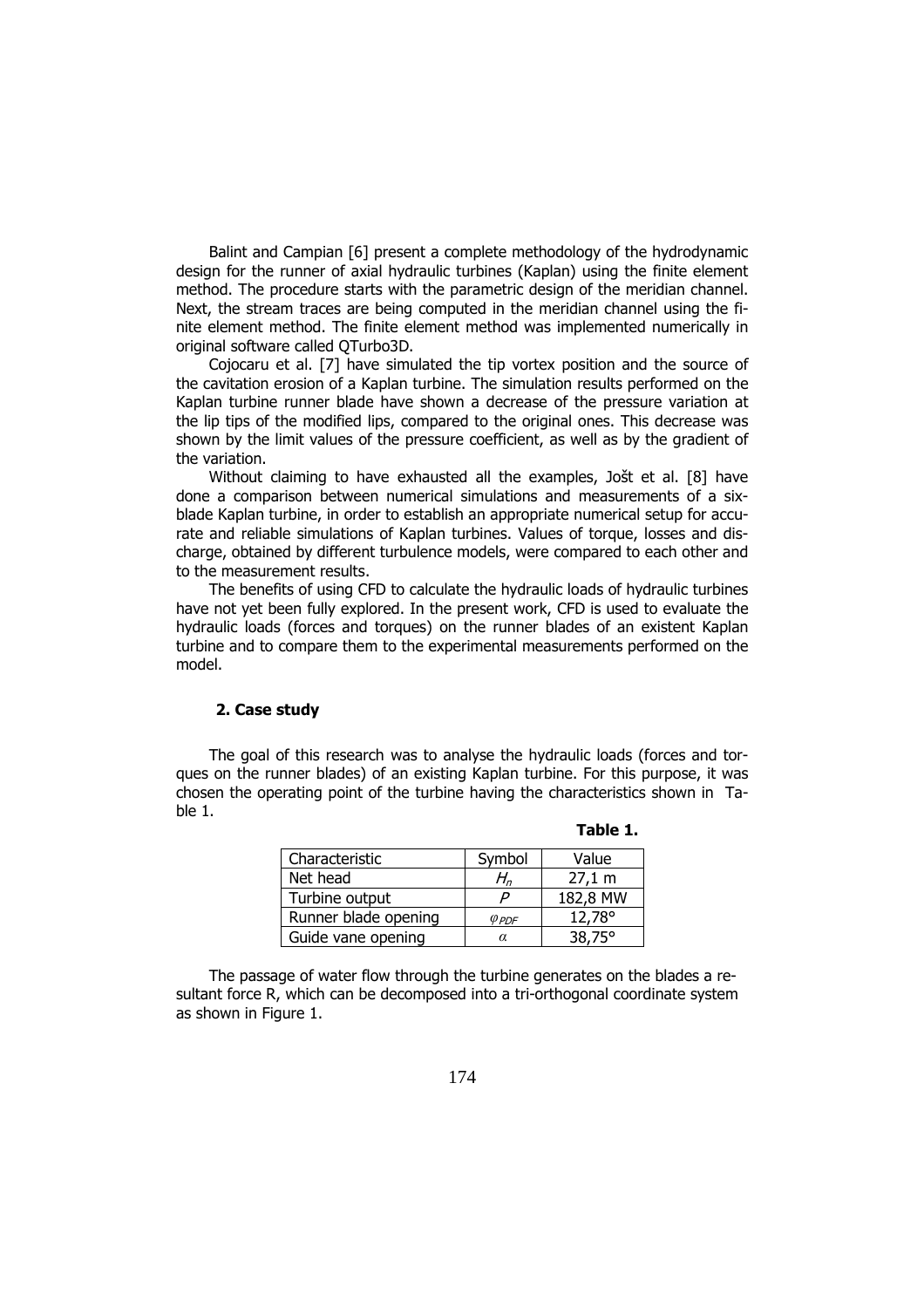

**Figure 1.** Forces acting on the runner blades

The resultant force R and the corresponding torque M can be expressed by following equations:

$$
\vec{R} = \vec{F_x} + \vec{F_y} + \vec{F_z} \tag{1}
$$

$$
\overrightarrow{M} = \overrightarrow{M_x} + \overrightarrow{M_y} + \overrightarrow{M_z}
$$
\n(2)

where:

 $F_{x}$ - the force along the turbine blade axis;

 $F_Y$  the force which gives the driving torque;

 $F<sub>z</sub>$  axial thrust force (acting on the axis of the runner);

 $M_x$ - hydraulically torque, which acts on the runner blades;

 $M_{\nu}$  bending moment of the blade;

 $M<sub>z</sub>$  driving torque.

### **3. Modeling and simulation of the flow through the turbine**

For the present work, the blades are analyzed by using the QTurbo3D software. As presented by Balint et al. [9], this in-house developed software can be used for design, analyze and optimization of the blades from axial hydraulic turbo machines (Kaplan + bulb, Francis and Darrieus).

The software has been successfully used in other researches performed within Centre for Research in Hydraulics, Automation and Thermal Processes (CCHAPT)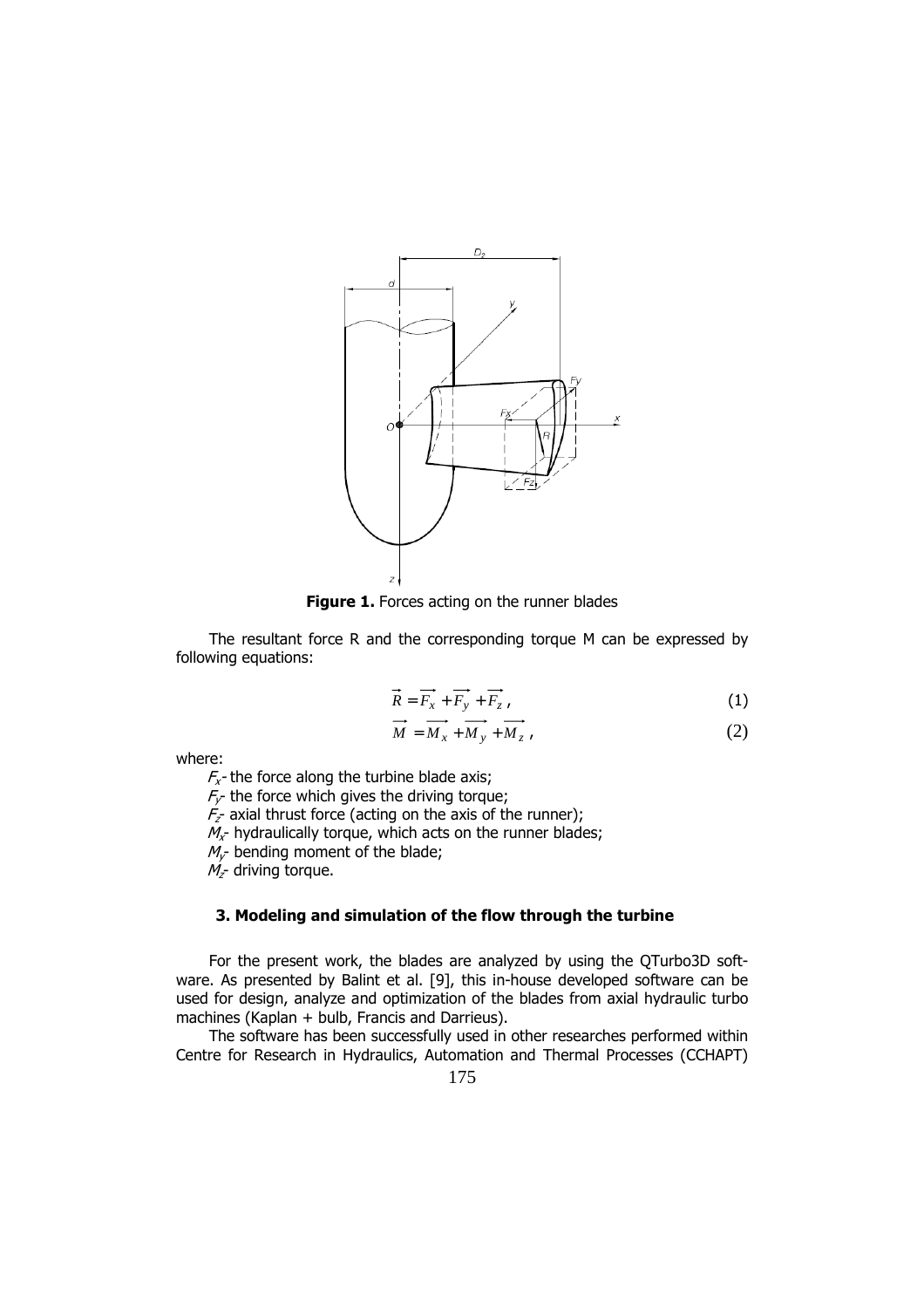from "Eftimie Murgu" University of Resita, as for example for the flow investigation on a Kaplan turbine with modified cross section [10], for the hydrodynamics optimization of the runner blades from reaction hydraulic turbines [11] or for the constructive improvement of the blades from a Kaplan turbine [12].

In the present research, QTurbo3D was implemented for reading-in the points of the runner blade surface. This interface is shown in Figure 2.

|                                         |            |                      |                                        |                                                               | SIPDLATE EDILAN RRYINT                                    |
|-----------------------------------------|------------|----------------------|----------------------------------------|---------------------------------------------------------------|-----------------------------------------------------------|
| - Analysis of a turbine runner          |            |                      |                                        |                                                               |                                                           |
| Points distribution                     |            |                      |                                        |                                                               | $\overline{\phantom{a}}$<br>$\Box$ force to turbine foils |
|                                         | library    | coordinate system    |                                        | change to Cylindrical                                         |                                                           |
| random points on streams                | Compute    | no. of points        |                                        | 100                                                           | 圖<br>change rotation sign                                 |
| C<br>net                                |            |                      |                                        |                                                               |                                                           |
|                                         | Show blade |                      | add to axial coordinates [mm] 0        |                                                               | Open Kaplan runner                                        |
| Blade points (./BLADE/blade3D_old.pts)- |            |                      | Blade investigation                    |                                                               |                                                           |
|                                         |            |                      |                                        |                                                               |                                                           |
| 6                                       |            | $\triangle$          |                                        |                                                               |                                                           |
| 150                                     |            |                      |                                        | blade weight computed with finite elements $[kq] = 14200.322$ |                                                           |
| 1976.0413<br>$-1317.5302$ 1224.0478     |            |                      |                                        |                                                               |                                                           |
| 1973.1022<br>-1321.9277 1226.9647       |            |                      |                                        | blade weight $\lceil kq \rceil = 16452.851$                   |                                                           |
| 1970.1357<br>$-1326.3448$ 1229.8238     |            |                      |                                        |                                                               |                                                           |
| 1967,1395<br>$-1330,7845$ 1232,6161     |            |                      |                                        | center of mass at X-Y-Z [mm] = 2985.1 -49.8 78.3              |                                                           |
| 1964.1072<br>$-1335.2558$ 1235.3174     |            |                      |                                        |                                                               |                                                           |
| 1961.0386 -1339.7584 1237.9241          |            |                      |                                        | blade external surface $[mm2] = 22435648$                     |                                                           |
| 1957.937<br>$-1344.2871$ 1240.445       |            |                      |                                        |                                                               |                                                           |
| 1954.7934<br>$-1348.8543$ 1242.8412     |            |                      | $=$ = $=$ Cascade 1 of 6 $=$ = $=$ $=$ |                                                               |                                                           |
| 1951.6043<br>$-1353.4644$ 1245.0908     |            |                      |                                        |                                                               |                                                           |
| 1948.3816<br>$-1358.0994$ 1247.2393     |            |                      |                                        | 3D cascade read with 150 points at radius 2375.0              |                                                           |
| 1945.1221<br>$-1362.7638$ 1249.2646     |            |                      |                                        | foil stagger = $34.338444$ [deg]                              |                                                           |
| 1941.8117<br>$-1367.4766$ 1251.0841     |            |                      | $foil chord = 3877.386664$             |                                                               |                                                           |
| 1938.4469<br>$-1372.2422$ 1252.6488     |            |                      | foil xTrans = $49.966466$              |                                                               |                                                           |
| $-1376.994$<br>1935.0743<br>1254.2396   |            |                      | foil $vTrans = 4.595725$               |                                                               |                                                           |
| 1931.6042<br>$-1381.8576$ 1255,0164     |            |                      | the foil is of a turbine               |                                                               |                                                           |
| 1928.0962<br>$-1386.748$<br>1254,6018   |            |                      |                                        | extrados rebuilt in 100 points                                |                                                           |
| 1924,7942<br>-1391.3275 1252.5462       |            |                      |                                        | intrados rebuilt in 100 points                                |                                                           |
| 1921.8474<br>$-1395.3952$ 1249.2121     |            |                      |                                        | max loading of 4.539 [%] found at 53.534 [%]                  |                                                           |
| 1919.3506<br>-1398.8275 1244.9243       |            |                      |                                        | max thickness of 9,693 [%] found at 38,087 [%]                |                                                           |
| 1917.3091<br>$-1401.6244$ 1239,9835     |            |                      | the foil is placed back                |                                                               |                                                           |
| 1915.7136<br>$-1403.8043$ 1234.5854     |            |                      | the cascade is placed back             |                                                               |                                                           |
| 1914.5521<br>$-1405.3879$ 1228.8778     |            |                      |                                        |                                                               |                                                           |
| 1913.8025<br>$-1406.4086$ 1222.9748     |            |                      | $=$ === Cascade 2 of 6 ====            |                                                               |                                                           |
| 1913.4669<br>$-1406.8651$ 1216.9647     |            |                      |                                        |                                                               |                                                           |
| 1913.5338<br>$-1406.7741$ 1210.9289     |            | $\blacktriangledown$ |                                        | 3D cascade read with 150 points at radius 2582.099            | $\blacksquare$                                            |

**Figure 2.** QTurbo3D interface for reading-in the points of the runner blade

The points were placed on circular stream tubes, the procedure being common to any topology of hydraulic runner blade (axial or radial-axial). For this purpose, six sections were used, each of them with 150 points. The points were extracted from the geometry built in SolidWorks using the information of the measured runner model.

Each section of the runner was re-built in 2x100 points (refined at leading/trailing edge positions), for the pressure side and suction side, respectively as presented in Figure 3. The QTurbo3D software analyzed separately each section delivered and next it generates an output with the info of the cascade foils found: stagger angle, chord length, position of the axis relatively to the chord of the foil, value and positions of the maximum thickness and curvature of each foil.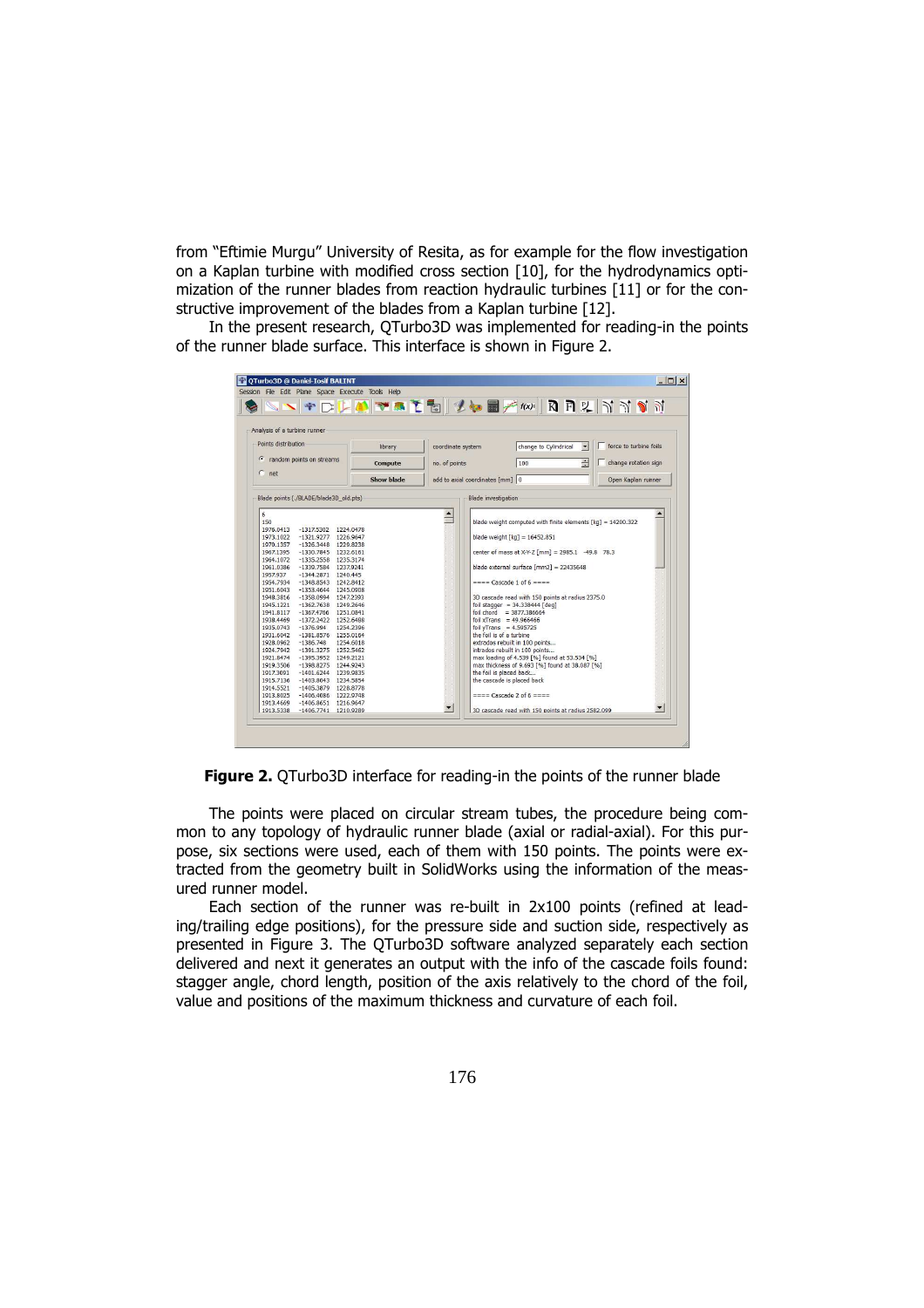

**Figure 3.** Reconstruction of runner sections (a- pressure side; b- section side)

Further, QTurbo3D plots the re-built blade, using the library of Gnuplot distribution. Also, the presence of hub surface helps the user to better understand the shape and orientation of the runner blades in the assembly.



**Figure 4.** Generating one periodic domains with QTurbo3D software (a- guide vane; b- runner blade)

The computation of the flow is performed using Fluent/ANSYS distribution, while the geometry is built in Gambit pre-processor of Fluent package. QTurbo3D generates the scripting files for building automatically the computation domains as presented in Figure 4 a. for the guide vane and Figure 4 b for the runner domain.

The geometry of the distributor and the runner is built in Gambit/ANSYS using the interface of QTurbo3D. The resulted computational domain can adapt automatically to the wicket gate opening and configuration.

Furthermore, the computational domain of the runner adapts automatically to the runner opening and position of distributor-runner interface.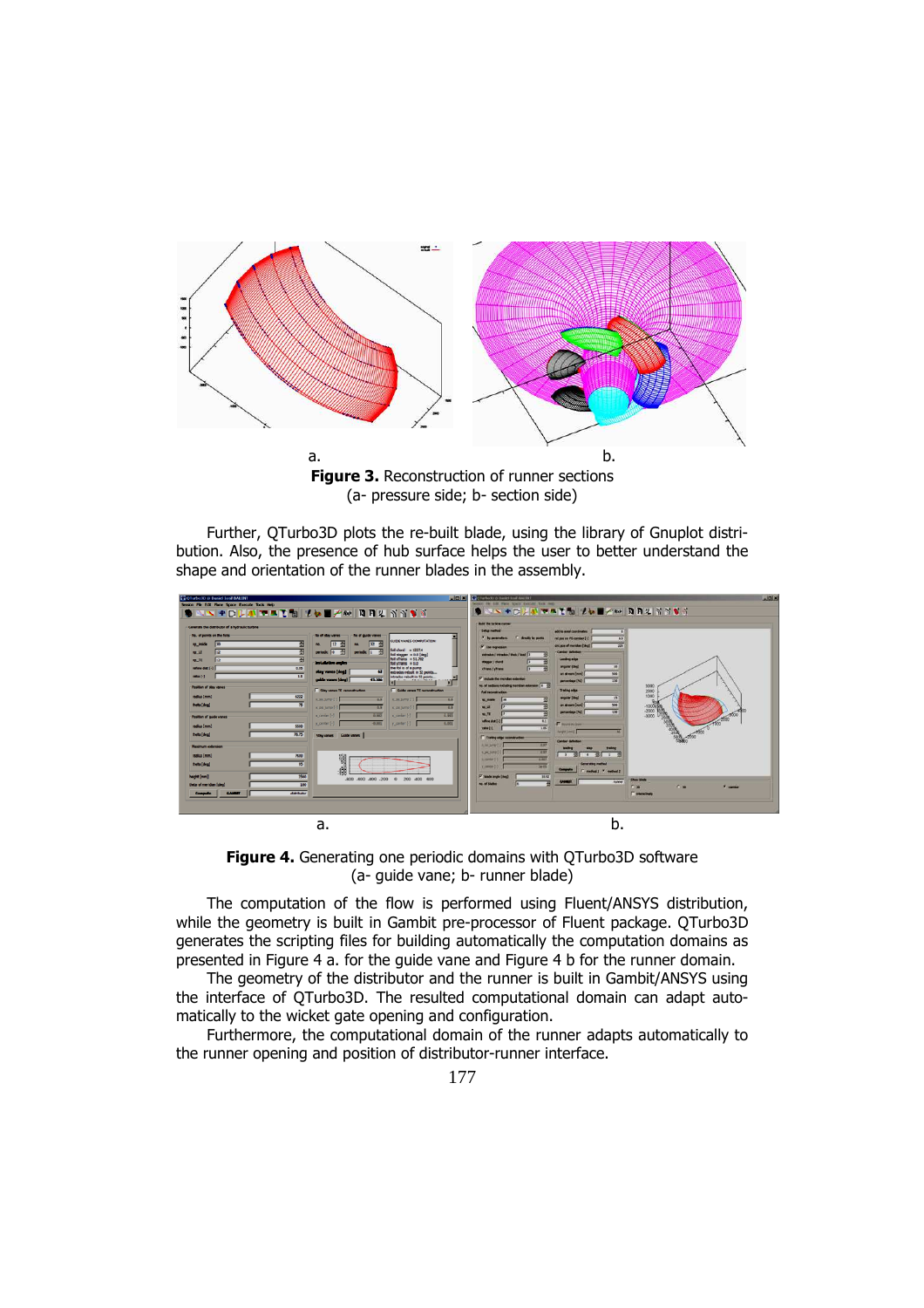For the present research, one single periodical domain of the guide vane and one single periodical domain of the runner are used as presented in Figure 5 a.

The flow in these domains is solved coupled using the mixing interface algorithm implemented in Fluent/ANSYS distribution. The grid size for this one-to-one channel is around 1,1M hexahedral cells. All the scripting command files are generated by QTurbo3D software for both distributor and runner domains. At the inlet of cylindrical surface of guide vane, the flow velocity and turbulence is imposed. The flow is passed from the guide vane domain toward the runner domain through the mixing interface algorithm which averages circumferentially the flow velocity angles and turbulence quantities. The static pressure profile at guide vane outlet and the velocity profile at runner inlet are computed internally by this mixing interface method applied onto a conical geometric surface sloped at 15° in meridian view of the hydraulic channel of the turbine (Figure 5 b).



**Figure 5.** Conditions of numerical simulation (a- Periodicity of the channels; b- Axis system in the domain orientation)

At the outlet of the runner domain, the pressure profile is used together with the radial pressure equilibrium condition implemented in Fluent/ANSYS software. This condition is suitable numerically for regions with reduced radial flows, which is also the case of runner outlet.

The flow is assumed turbulent and the log-law model is used to solve the flow at the fluid-solid interfaces.

The Renormalization Group turbulence model (RNG) implemented in Fluent/ANSYS was used, together with  $2^{nd}$  order pressure discretization and  $3^{rd}$  order momentum discretization for the internal equations. Steady state of the flows in the absolute reference frame of the distributor and relative reference frame of the runner was solved, together with a continuum hydrodynamic transfer through the mixing interface between these domains.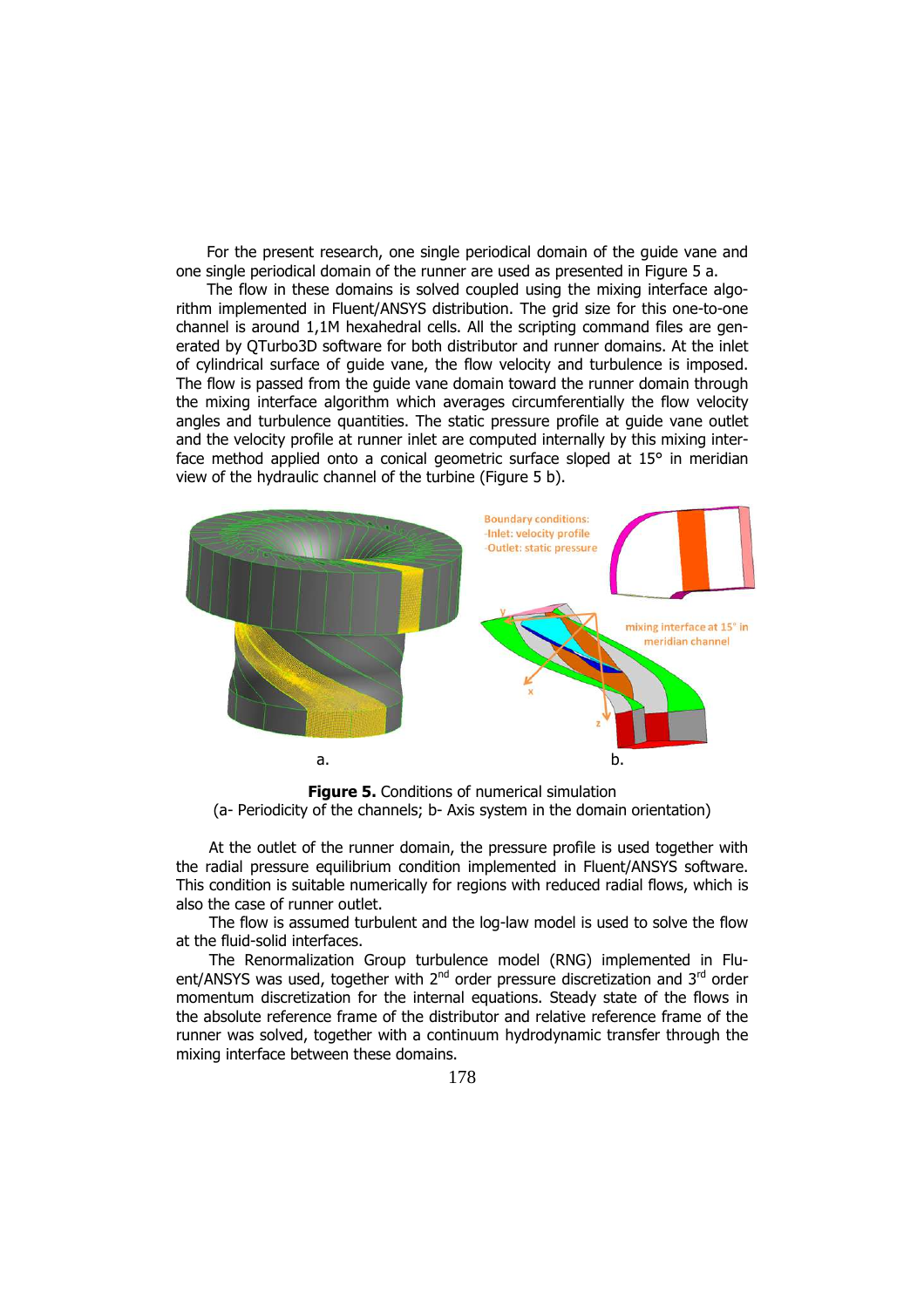Furthermore, the intersection between the force ray and a particular Cartesian plane (oriented along any coordinate axis) is also delivered by Fluent/ANSYS. Therefore, in order to quantify the force application point onto the runner blade, only 2 points are required to trace the force ray in Cartesian system, as presented in Figure 6. Two points at  $\pm 2$  [m] axial location are used to get the final position of the hydrodynamic force onto the runner blade.



**Figure 6.** Tracing the force ray onto the runner blade

The hydraulic loads on the Kaplan runner blade obtained by CFD calculation are shown in Table 2.

|                                 |             |             |                            |             |             | Table 2     |
|---------------------------------|-------------|-------------|----------------------------|-------------|-------------|-------------|
| Hydraulic force on runner blade |             |             | Hydraulic torque on runner |             |             |             |
|                                 |             |             | blade                      |             |             |             |
| $F_{x,CFD}$                     | $F_{y,CFD}$ | $F_{Z,CFD}$ | $R_{CFD}$                  | $M_{x,CFD}$ | $M_{v,CFD}$ | $M_{Z,CFD}$ |
| 「kN]                            | [kN]        | 「kN]        | [kN]                       | [kNm]       | [kNm]       | [kNm]       |
| -34.                            | 149         | 1.862       | 2.188.2                    | $-542.6$    | -6.051      | 4.075       |

### **4. Experimental results and discussions**

Experimental evaluation of the hydraulic loads was performed on the turbine model, installed on the test rig, using the same operating conditions. The obtained results are shown in Table 3.

|                                 |                                       |                                       |                                  |            |              | Table 3           |
|---------------------------------|---------------------------------------|---------------------------------------|----------------------------------|------------|--------------|-------------------|
| Hydraulic force on runner blade |                                       |                                       | Hydraulic torque on runner blade |            |              |                   |
| $F_{X,MT}$                      | $\mathsf{r}_{\mathsf{v},\mathsf{MT}}$ | $\mathsf{F}_{\mathsf{Z},\mathsf{MT}}$ | $\mathsf{R}_{\texttt{MT}}$       | $M_{x,MT}$ | $M_{\nu,MT}$ | M <sub>z,MT</sub> |
| [kN]                            | 「kN]                                  | [kN]                                  | [kN]                             | [kNm]      | [kNm]        | [kNm]             |
| Not.                            | <b>Not</b>                            | 1.930,1                               | 2.119,9                          | $-520$     | <b>Not</b>   | Not               |
| measured                        | measured                              |                                       |                                  |            | measured     | measured          |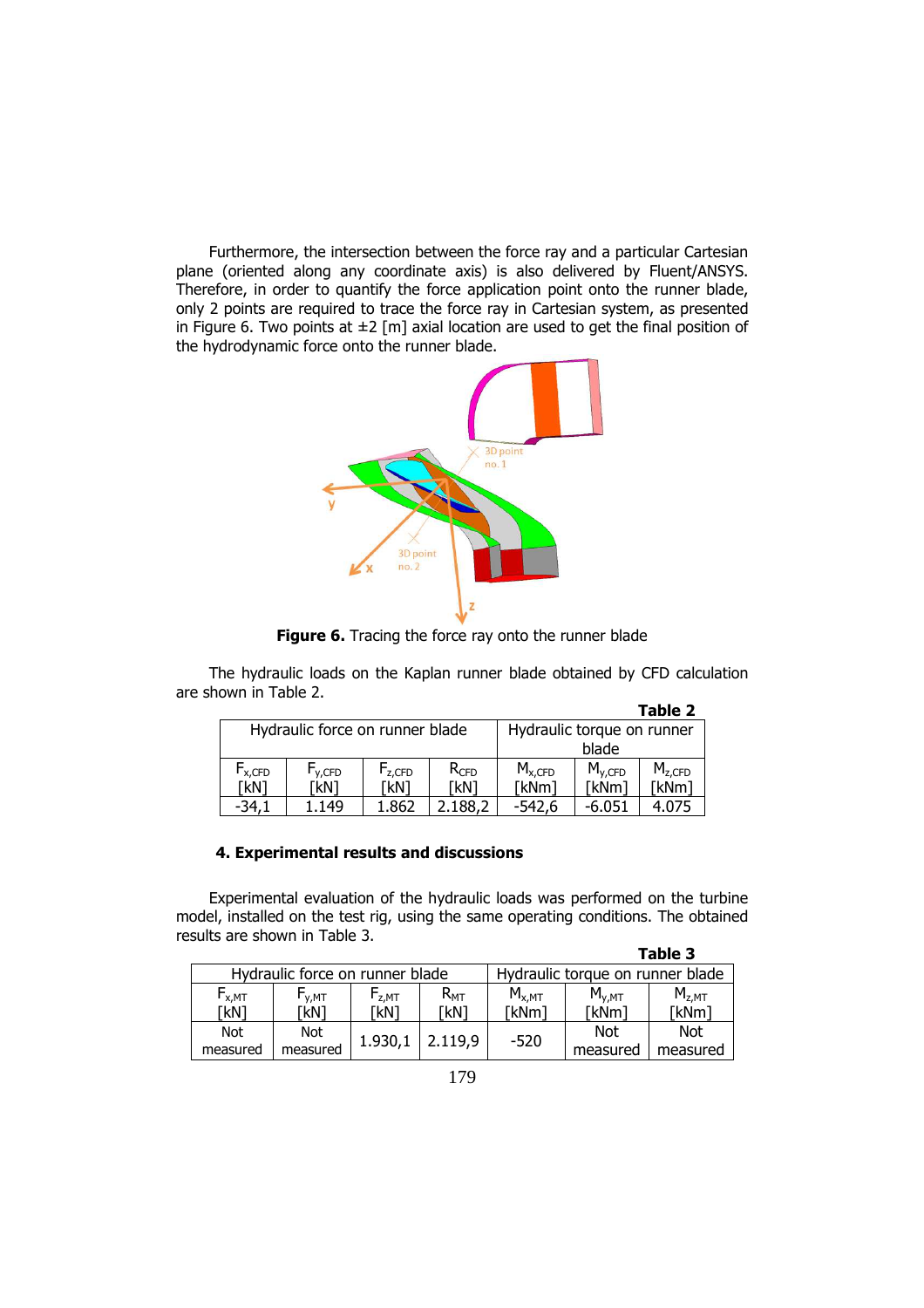Usually, on model tests (MT) there are measured the following hydraulic loads on the runner blades:

- axial thrust force  $F_{z}$ , which acts on the blades generating the power on the shaft, parameter which is used in the calculation of the axial thrust bearing of rotor shaft;

- resultant of hydraulic forces  $R_i$ ;

- hydraulically torque  $M_{xx}$  acting on the runner blades, value which is used in the calculation of the guide vanes.

As shown in Figure 7, excepting the axial thrust force  $F_{\rm z}$ , the CFD calculation gives higher hydraulic loads compared to the model test (MT).



**Figure 7.** Hydraulic loads obtained by CFD versus model test (MT) (percentage differences)

It can be noted that following percentage differences between numerical simulation and experimental measurements were obtained:

- axial thrust force  $F_{z_i}$  obtained by CFD simulation is 3,53% lower (68,1 kN in absolute value), compared to model test result;

- resultant of hydraulic forces R from CFD simulation is 3,22 % higher (68,3 kN in absolute value) , compared to model test result;

- hydraulically torque  $M_x$  is 4,35 % higher (22,6 kNm in absolute value) in CFD calculation , compared to model test result.

Furthermore, it can be observed that the differences between the results obtained by numerical simulation and the experimental measurements are less than 5%, which confirms the current trend in using CFD as a faster and less expensive tool in the development of the hydraulic turbines.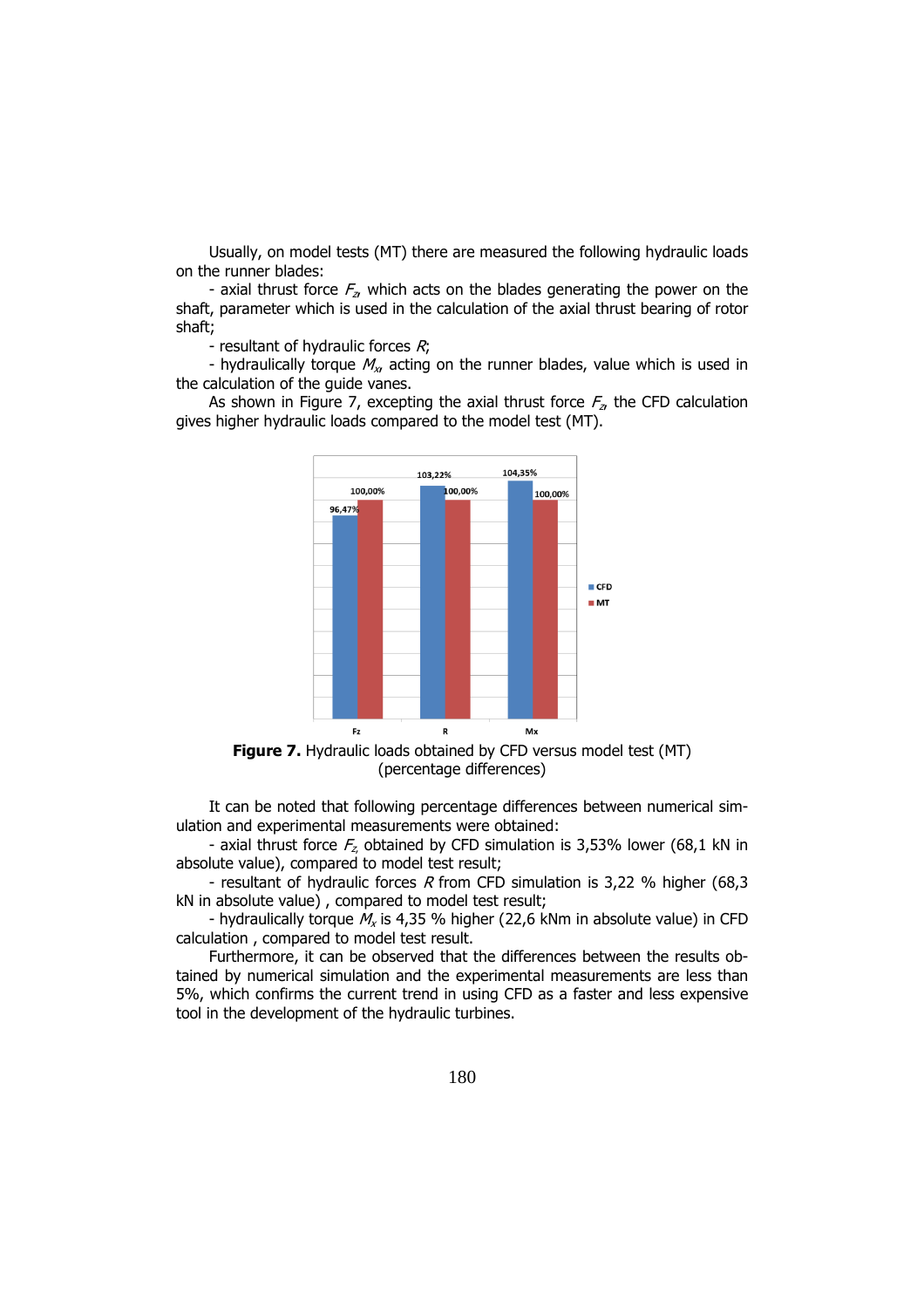#### **5. Conclusions**

The flow in the runner of a Kaplan turbine was solved by numerical computation. For this study, QTurbo3D software was used to link the whole methodology with Gambit+Fluent/ANSYS distributions.

CFD calculation of hydraulic loads on Kaplan turbine provides all the components of the hydraulic loads. Using these results, information necessary in the design processes can be obtained.

The results of hydraulic loads obtained from CFD are very close to the results obtained from model tests. Therefore, it can be concluded that the performance of the turbine can be best evaluated by CFD calculation, as experimental evaluation involves higher time and financial resources.

Another advantage of CFD calculation is that the experimental results can be checked if there is a geometrical similarity between numerical and experimental geometry.

#### **Acknowledgement**

The work has been funded by the Sectoral Operational Programme Human Resources Development 2007-2013 of the Ministry of European Funds through the Financial Agreement POSDRU/159/1.5/S/132395.

### **References**

[1] Dietzen F. J., Nordmann R., Calculating rotor dynamic coefficients of seals by finite-difference techniques. Journal of Tribology, vol. 109, no. 3:pp. 388–394, 1987;

[2] Suzuki T., et al., A numerical analysis of rotor dynamic forces on an artificial heart pump impeller in whirling motion, Proceedings of the  $12<sup>th</sup>$ International Symposium on Transport Phenomena and Dynamics of Rotating Machinery, Honolulu, Hawaii, USA, February 2008.

[3] Ruprecht A., et al., Unsteady forces on the blading of an axial turbine caused by stator-rotor interaction, Proceedings of the 9<sup>th</sup> IAHR WG International Meeting on the Behavior of Hydraulic Machinery under Steady Oscillatory Conditions, Brno, Czech Republic, September 1999.

[4] Ruprecht A., et al., Numerical simulation of a complete Francis turbine including unsteady rotor/stator interactions, Proceedings of the 20<sup>th</sup> IAHR Symposium on Hydraulic Machinery and Systems, Charlotte, NC, USA, August 2000, pp. 1-8.

[5] Campian C.V., Nedelcu D., Cavitation tip clearance. Numerical simulation and experimental results, 3rd Workshop on Vortex Dominated Flows, Timisoara, Romania, 1-2 June 2007.